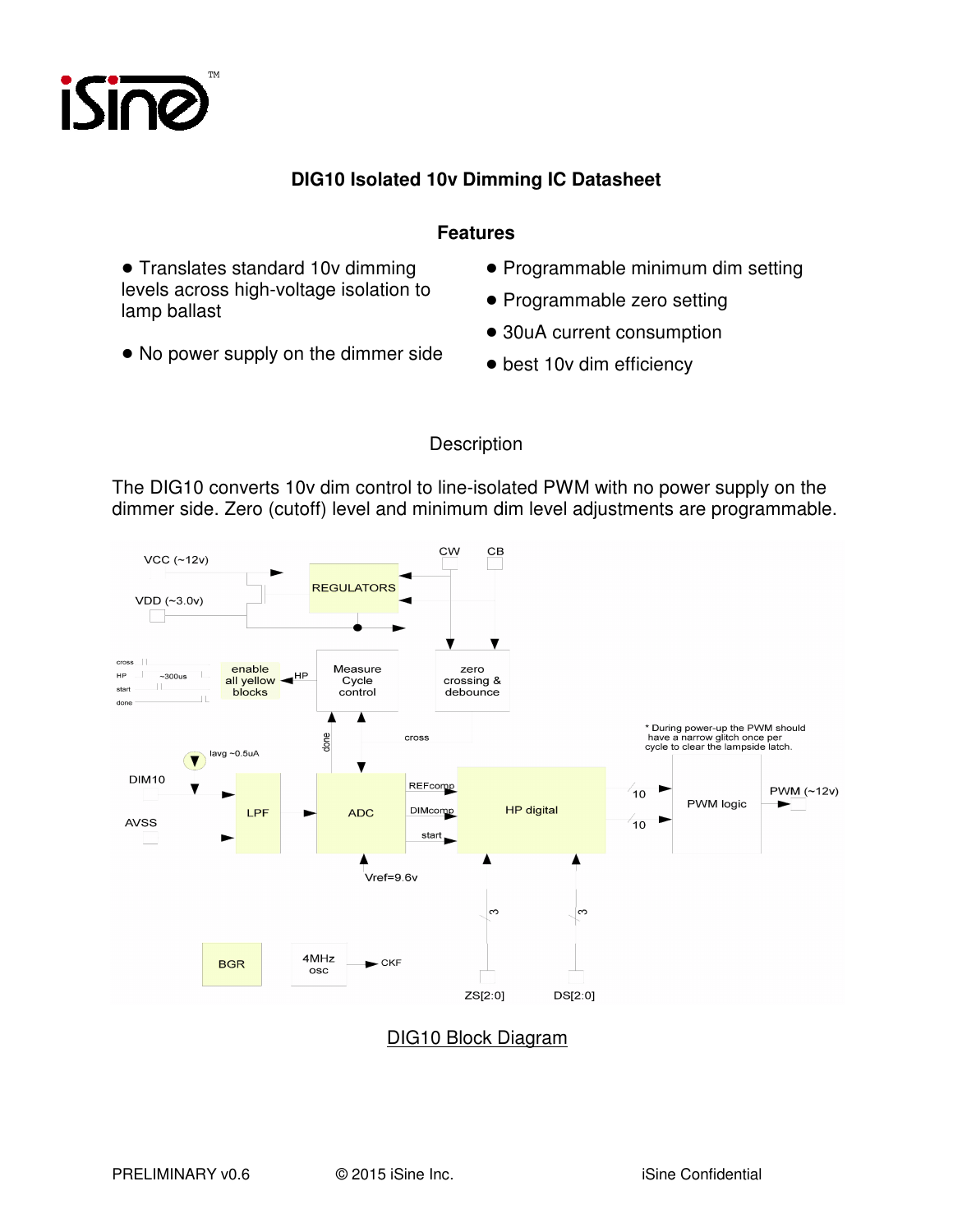

# **1. Overview:**

 The DIG10 IC converts standard 10v dimming voltages to line-isolated PWM for maximum efficiency applications. Zero level and minimum dim settings allow for a wide range of applications.

| <b>Number</b>  | <b>Name</b>       | <b>Type</b> | <b>Description</b>                                       |
|----------------|-------------------|-------------|----------------------------------------------------------|
| 1              | <b>CW</b>         | input       | capacitor coupled AC supply to comparatorW               |
| $\overline{2}$ | DIM <sub>10</sub> | input       | holding current reference                                |
| 3              | ZS[2]             | input       | Zero level setting, bit 2                                |
| 4              | ZS[1]             | input       | Zero level setting, bit1                                 |
| 5              | ZS[0]             | input       | Zero level setting, bit 0                                |
| 6              | VDD               | power       | digital supply (3.0v)                                    |
| $\overline{7}$ | <b>VSS</b>        | power       | ground                                                   |
| 8              | DS[2]             | input       | Minimum dim level setting, bit 2                         |
| 9              | DS[1]             | input       | Minimum dim level setting, bit 1                         |
| 10             | DS[0]             | input       | Minimum dim level setting, bit 0                         |
| 11             | <b>PWM</b>        | output      | PWM output                                               |
| 12             | <b>VCC</b>        | power       | analog supply (12v)                                      |
| 13             | <b>IREC</b>       | power       | Internal bridge rectifier output (tie to VCC externally) |
| 14             | CВ                | input       | capacitor coupled AC supply to comparatorB               |
| 15             | <b>CBR</b>        | input       | capacitor coupled AC to internal bridge rectifier        |
| 16             | <b>CWR</b>        | input       | capacitor coupled AC to internal bridge rectifier        |
| back plate     | <b>VSS</b>        | power       | ground                                                   |

# **1.1 Pin Description**

# **1.2 Absolute Maximum Ratings**

| <b>Parameter</b>                                | <b>Pins</b>             | Value                   | <b>Units</b> |
|-------------------------------------------------|-------------------------|-------------------------|--------------|
| Analog Supply Voltage                           | VCC to VSS              | $-0.3$ to 18.0          | ٧            |
| <b>Digital Supply Voltage</b>                   | <b>VDD to VSS</b>       | $-0.3$ to $3.6$         | v            |
| Input Voltage                                   | CB, CW to VSS           | $-0.7$ to 18.0          | v            |
|                                                 | ZS[2:0], DS[2:0] to VSS | $-0.3$ to (VDD $+0.3$ ) | ٧            |
| Output Voltage                                  | <b>PWM</b>              | $-0.3$ to (VCC $+0.3$ ) | ٧            |
| Maximum power dissipation at Tcase < 85°C       | 0.1                     | w                       |              |
| Operating Ambient Temperature (T <sub>a</sub> ) | $-40$ to 85             | $^{\circ}$ C            |              |
| Storage Temperature                             | $-65$ to 150            | $^{\circ}$ C            |              |
| Junction Temperature (T <sub>i</sub> )          | 90                      | $^{\circ}$ C            |              |
| Lead Temperature (soldering, 10s)               | 300                     | $^{\circ}$ C            |              |

Note: Stresses beyond those listed above may cause permanent damage to the device. These are stress ratings only, and functional operation of the device at these or any other conditions beyond those specified under "Electrical Characteristics" is not implied. Exposure to absolute maximum rating conditions for extended periods may affect device reliability.

PRELIMINARY v0.6 © 2015 iSine Inc. iSine Confidential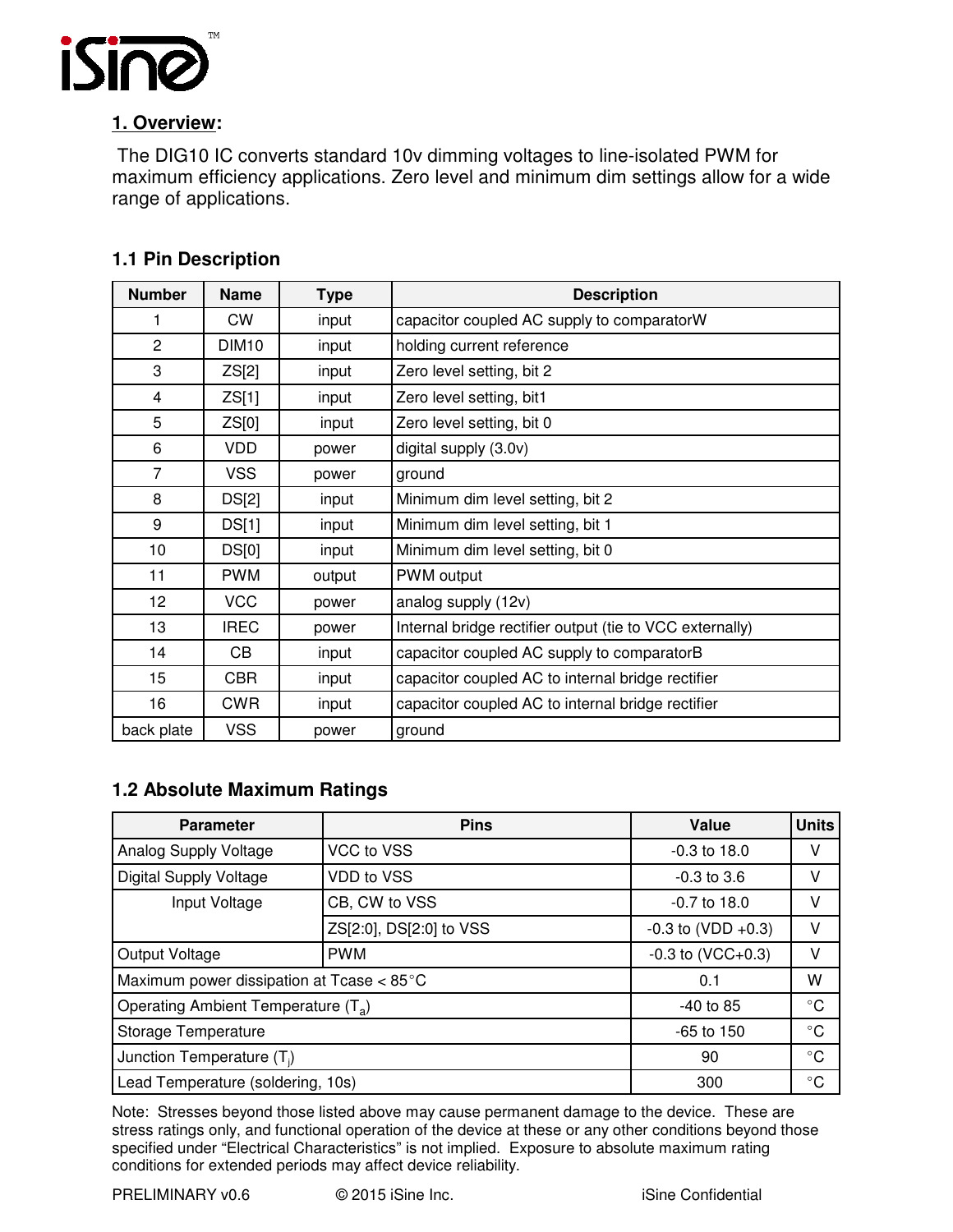

## Electrical Characteristics

#### $T_j$  = 0 to 125°C, VDD = 3.3V, VCC=12V, VSS = 0V (unless otherwise noted)

|                            |                                            | <b>Conditions</b> | Value |     |     | Unit |  |
|----------------------------|--------------------------------------------|-------------------|-------|-----|-----|------|--|
| <b>Parameter</b>           | <b>Description</b>                         |                   | Min   | Typ | Max | s    |  |
| <b>Supply</b>              |                                            |                   |       |     |     |      |  |
| VCC-VSS                    | Analog supply voltage                      |                   | 11    | 12  | 13  | ٧    |  |
| $I_{VCC}$                  | Analog supply current                      |                   |       |     | 30  | μA   |  |
| <b>VCCmax</b>              | Maximum voltage<br>regulator shunt current |                   |       |     | 10  | mA   |  |
| <b>VDD-VSS</b>             | Digital supply voltage                     |                   | 2.2   |     | 3.6 | v    |  |
| <b>L</b> <sub>VDD</sub>    | Supply current                             |                   |       | 50  |     | μA   |  |
| <b>Inputs/Outputs</b>      |                                            |                   |       |     |     |      |  |
| $F_{\text{PWM}}$           | PWM frequency                              |                   |       | 500 |     | Hz   |  |
| $V_{OL}$                   | PWM output low voltage                     | $Io=1 \mu A$      |       |     | 0.1 | v    |  |
| $\mathsf{V}_{\mathsf{OH}}$ | PWM output high voltage                    | $I_0 = -1 \mu A$  | 9.9   |     |     | V    |  |

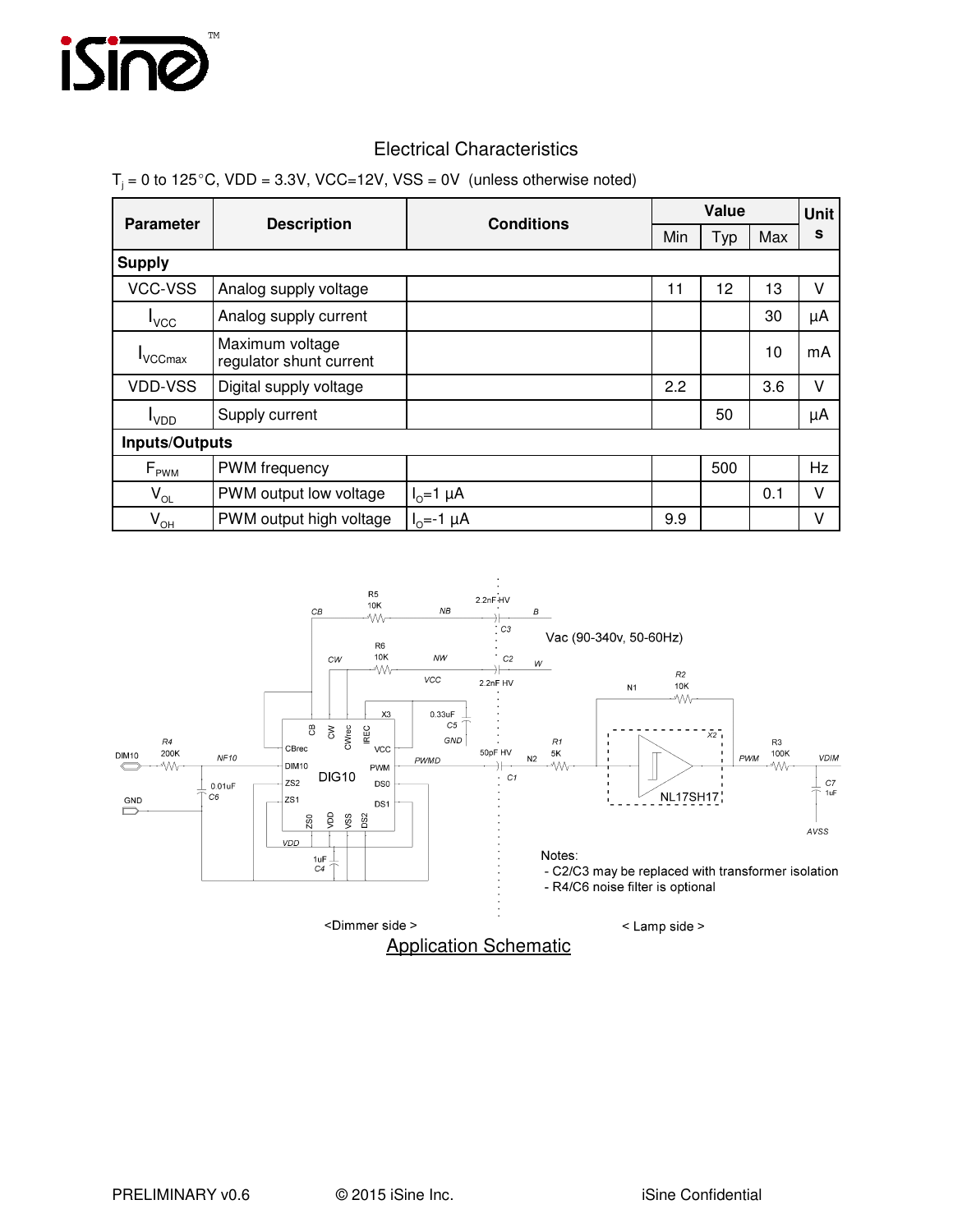

# **2. Circuit Operation:**

 The two wires from a 10v dimmer are connected to the DIG10. AC power from the lamp-side is coupled into the DIG10 to supply power through two voltage isolation capacitors. A PWM signal is generated to be coupled to the lamp-side through a voltage isolation capacitor. Six program pins are tied high or low to set the desired zero level and minimum dim level.

# **2.1 External requirements**:

2.1.1) Three capacitors and resistors to couple power and the PWM signal for voltage isolation.

2.1.2) Decoupling capacitors for the VDD and VCC power supplies.

2.1.3) NL17SH17 or similar buffer and a resistor to reconstitute the PWM signal on the lamp-side at the lamp-side logic levels.

2.1.4) (Optional) Additional RC for the 10v dim input signal if the source is very noisy.

2.1.5) (Optional) Additional RC to convert the PWM to a DC level on the lamp-side.

# **3. Functional Description**

# **3.1 10v dimming input (DIM10**)

 The 10v signal from the dimmer is low-pass filtered and measured by the DIG10. A small current is sourced from the DIG10 onto the DIM10 line in order to attain the maximum brightness level for a floating dimmer input. The 10V dimming ground reference is used as the DIG10 ground reference also.

# **3.2 Power supplies (CW, CB, VDD and VCC**)

 AC coupled power from the lamp-side is used to power the IC via the CW and CB pins. The high-voltage, VCC, and logic voltage supply, VDD, are generated using this energy.